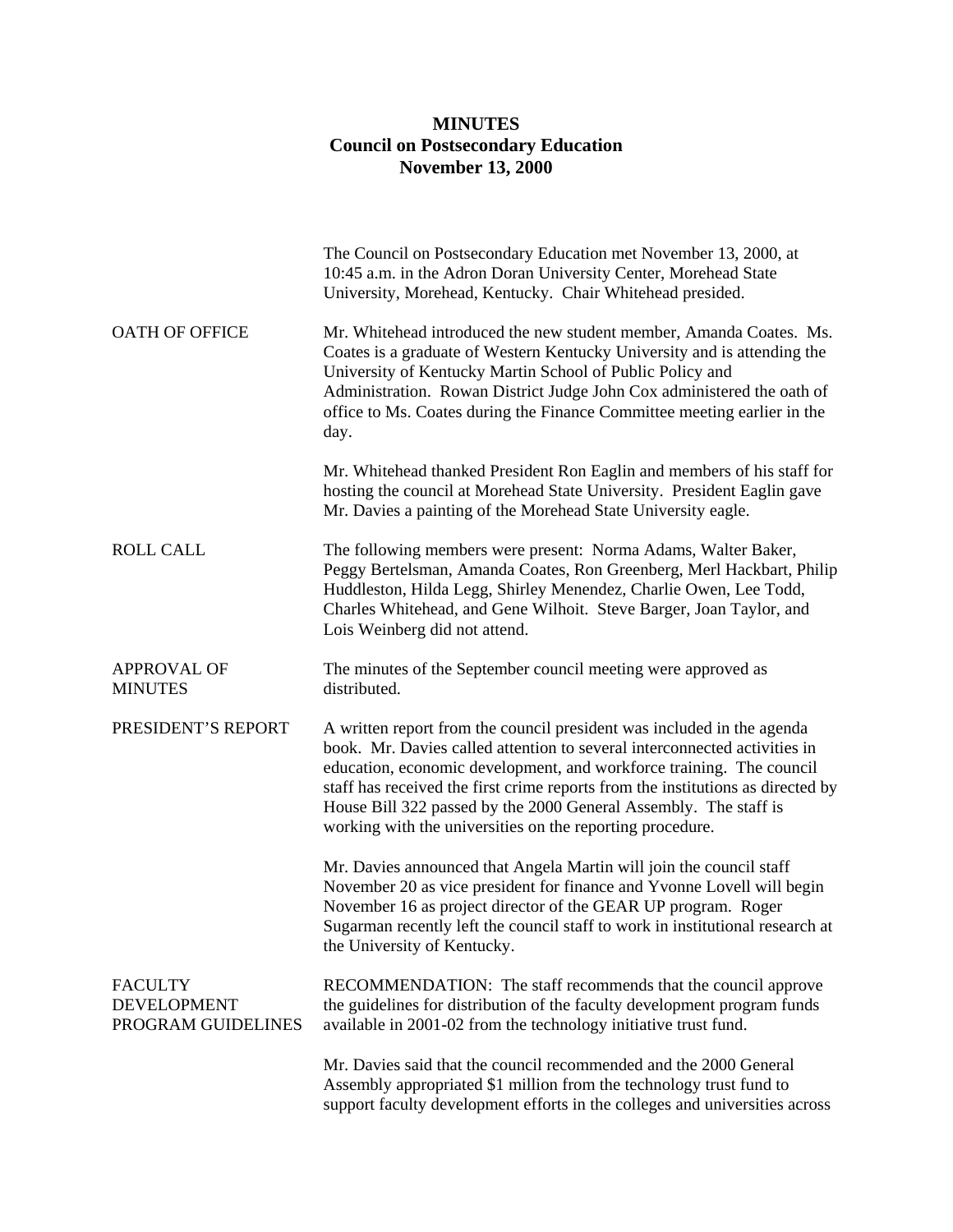the state. The staff suggests that the council keep \$100,000 to develop statewide conferences, allocate \$50,000 to each institution, and distribute the remaining \$450,000 based on the number of full- and part-time faculty at the institutions.

MOTION: Ms. Bertelsman moved that the recommendation be approved. Mr. Todd seconded the motion.

VOTE: The motion passed.

1998-2000 ENDOWMENT MATCH PROGRAMS Daniel Rabuzzi of the council staff gave a financial report on the first biennium of the endowment match program. The staff plans to visit the campuses in the winter and early spring to meet with faculty, students, and administrators to discuss the academic program impact of these endeavors. Every institution in the system, with one exception, matched 100 percent of the funds offered. Mr. Rabuzzi pointed out, for example, that the University of Kentucky more than tripled the number of endowed chairs and Eastern Kentucky University endowed its first three chairs ever. Mr. Rabuzzi said that the commonwealth, the council, and the entire system should be proud of the way in which this money has been matched by the institutions and the purposes for which the dollars were used.

> Mr. Greenberg asked if the staff tracks donors that have not fulfilled their pledges.

Mr. Rabuzzi said that each institution has this responsibility, and that the council ensures that the institutions have systems in place to track whether the pledges are coming in. The council staff is working with institutional staffs to put these systems in place.

KCTCS EVALUATION OF WORKFORCE DEVELOPMENT TRUST FUND 1998-2000 An information item was presented concerning the KCTCS evaluation of the workforce development trust fund for the 1998-2000 biennium. The council approved this program in September 1999. The KCTCS proposal uses the \$12 million to fund four initiatives: industry-initiated workforce development and educational programs, \$4 million; college-initiated workforce development and educational programs, \$3.5 million; statewide implementation and integration of information systems, \$4 million; and establishment of an internal fundraising software system, \$0.5 million.

STATUS REPORT ON KEY INDICATORS A status report was presented on the development of measures to monitor progress toward postsecondary reform. The council members and the presidents discussed the key indicators November 12. During the next few months, the council staff will seek advice about the proposed key indicators and the companion consumer information system from other interested individuals and groups, including the P-16 Council, the Prichard Committee, the Kentucky Innovation Commission, community and business leaders, labor groups, faculty and students, legislators, and the governor's office. Council members will review and discuss proposed

indicators and goals at their February meeting. The staff anticipates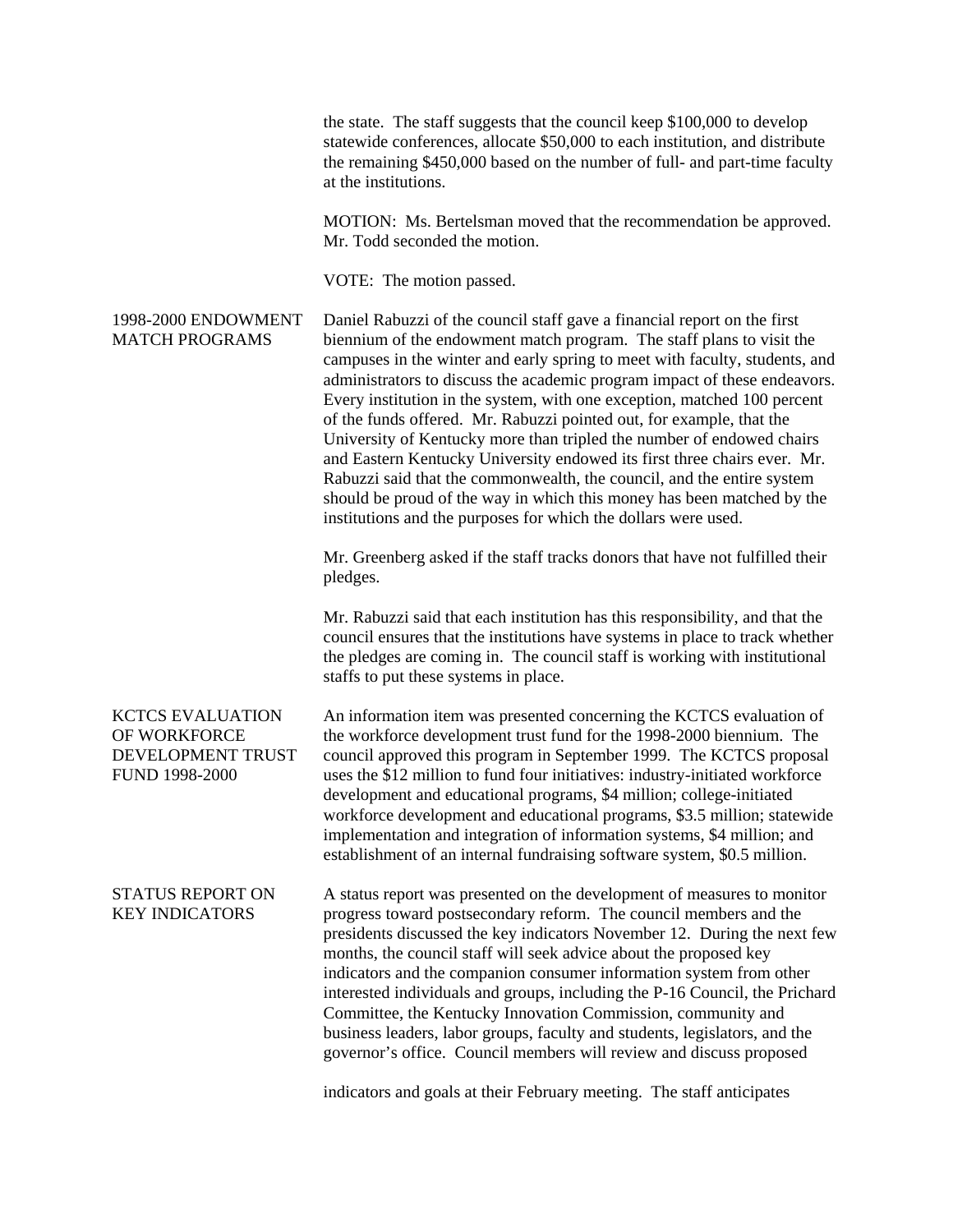|                                                                                          | council action in March.                                                                                                                                                                                                                                                                                                                                                                                                                                                                                                                                                                                                                                                                                                                                                                                                                                                                                                                                                                                                                                                                                                                                                       |
|------------------------------------------------------------------------------------------|--------------------------------------------------------------------------------------------------------------------------------------------------------------------------------------------------------------------------------------------------------------------------------------------------------------------------------------------------------------------------------------------------------------------------------------------------------------------------------------------------------------------------------------------------------------------------------------------------------------------------------------------------------------------------------------------------------------------------------------------------------------------------------------------------------------------------------------------------------------------------------------------------------------------------------------------------------------------------------------------------------------------------------------------------------------------------------------------------------------------------------------------------------------------------------|
| <b>COMMISSIONER OF</b><br><b>EDUCATION REPORT</b>                                        | Mr. Davies welcomed Gene Wilhoit to his first meeting of the council as<br>commissioner of education.                                                                                                                                                                                                                                                                                                                                                                                                                                                                                                                                                                                                                                                                                                                                                                                                                                                                                                                                                                                                                                                                          |
|                                                                                          | Mr. Wilhoit said that the Department of Education is recommitting itself to<br>the education reform goals of 1990 and seeks high quality for all schools.<br>The department is engaged in eight public forums to discuss the reform.<br>Specific initiatives are establishing early reading literacy, ensuring that all<br>children are at proficiency reading level by the end of their primary<br>program, decreasing the dropout rate by setting specific goals and<br>challenges for each school to focus on intervention strategies at the<br>elementary and middle school to prevent students from academic failure,<br>and targeting disparity gaps. Mr. Wilhoit said that all department<br>decisions are guided by the relationship to postsecondary education.                                                                                                                                                                                                                                                                                                                                                                                                       |
| KYVU/KYVL REPORT                                                                         | A report on the activities and enrollments of the Kentucky Virtual<br>University and the Kentucky Virtual Library was included in the agenda<br>book. One major achievement is the construction of a common application<br>and registration form for all Kentucky public and independent institutions<br>for students applying and registering at KYVU. All students registering<br>through KYVU pay one admissions fee. The KYVU continues to<br>recognize that a substantial portion of the students who enroll through the<br>virtual university are already enrolled at one of the institutions. The<br>KYVU is striving to attract students who enroll for a full program offered<br>through the virtual university. The KCTCS has mounted through KYVU<br>an associate of arts program with an emphasis in business; its enrollment is<br>almost entirely new students. The KYVU has developed a noncredit<br>division to provide online just-in-time training and professional<br>certification for Kentuckians because increasing this noncredit activity is<br>important to economic development and the well being of individuals by<br>improving their work skills. |
|                                                                                          | Ms. Adams presented the report of the Academic Affairs Committee.                                                                                                                                                                                                                                                                                                                                                                                                                                                                                                                                                                                                                                                                                                                                                                                                                                                                                                                                                                                                                                                                                                              |
| <b>ADULT EDUCATION</b><br><b>STRATEGY AND</b><br><b>BUDGET</b><br><b>RECOMMENDATIONS</b> | <b>RECOMMENDATIONS:</b>                                                                                                                                                                                                                                                                                                                                                                                                                                                                                                                                                                                                                                                                                                                                                                                                                                                                                                                                                                                                                                                                                                                                                        |
|                                                                                          | The staff recommends that the council approve in concept An Agenda<br>for Adult Education in Kentucky. This will meet the directive of<br>Senate Bill 1 to establish a statewide mission for adult education and to<br>develop a 20-year strategy in partnership with the Department for<br>Adult Education and Literacy.                                                                                                                                                                                                                                                                                                                                                                                                                                                                                                                                                                                                                                                                                                                                                                                                                                                      |
|                                                                                          | The staff recommends that the council approve the Adult Education<br>Action Plan, authorizing the release of the designated portion of the<br>Adult Education and Literacy Trust Fund for Fiscal Year 2000-01.                                                                                                                                                                                                                                                                                                                                                                                                                                                                                                                                                                                                                                                                                                                                                                                                                                                                                                                                                                 |
|                                                                                          |                                                                                                                                                                                                                                                                                                                                                                                                                                                                                                                                                                                                                                                                                                                                                                                                                                                                                                                                                                                                                                                                                                                                                                                |

• The staff recommends that the council authorize the staff to implement the Adult Education Action Plan.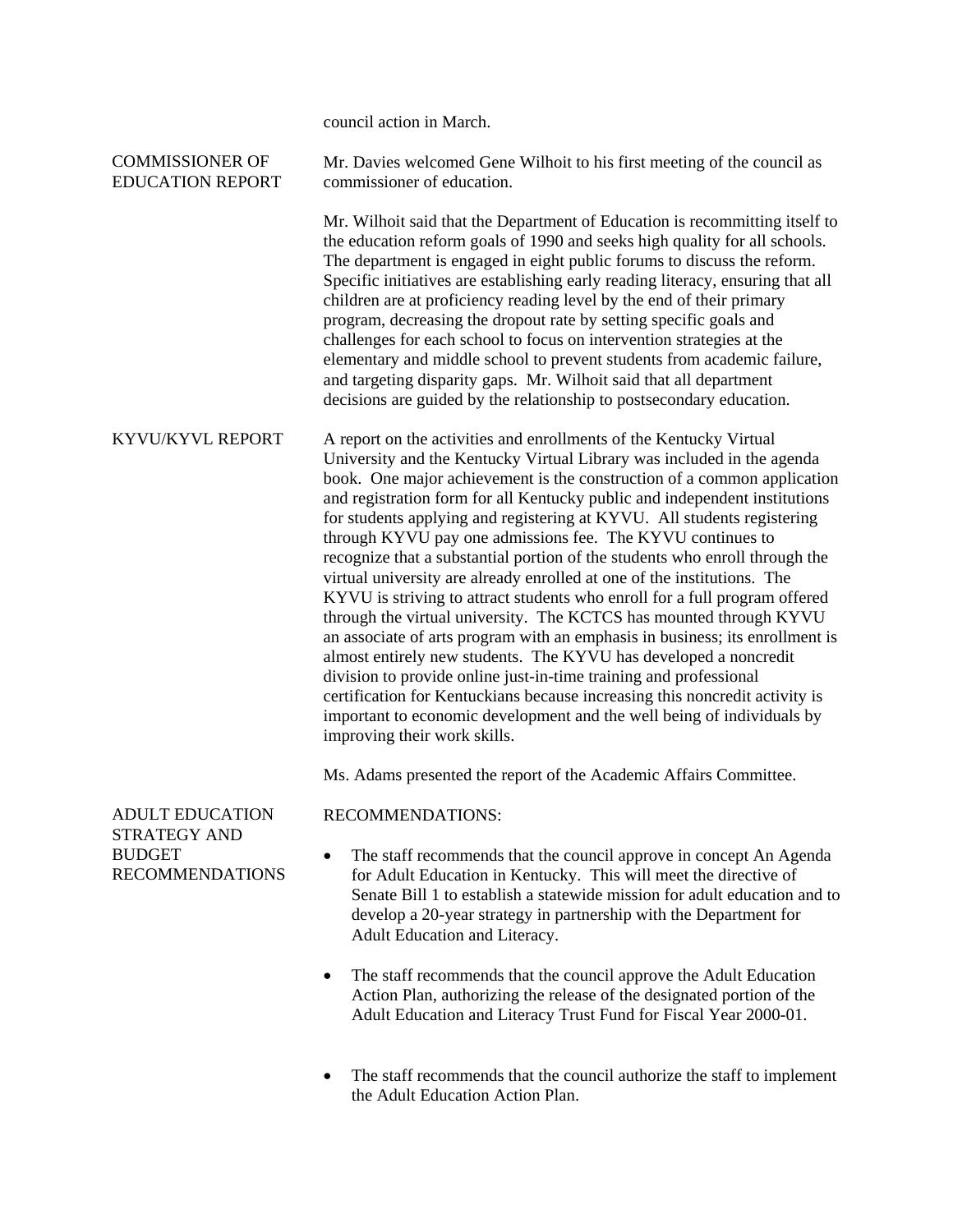|                                                                                      | MOTION: Ms. Adams moved that the recommendations be approved.<br>Ms. Menendez seconded the motion.                                                                                                                                                                                                                                                                                                                                                                                                             |
|--------------------------------------------------------------------------------------|----------------------------------------------------------------------------------------------------------------------------------------------------------------------------------------------------------------------------------------------------------------------------------------------------------------------------------------------------------------------------------------------------------------------------------------------------------------------------------------------------------------|
|                                                                                      | VOTE: The motion passed.                                                                                                                                                                                                                                                                                                                                                                                                                                                                                       |
| <b>KCTCS PROGRAM</b><br>APPROVAL AUTHORITY<br><b>REAFFIRMATION</b>                   | RECOMMENDATION: The staff recommends that the council reaffirm<br>the delegation of program approval authority to the KCTCS board of<br>regents for all new certificate, diploma, and associate programs offered by<br>the KCTCS technical and community colleges.                                                                                                                                                                                                                                             |
|                                                                                      | MOTION: Ms. Adams moved that the recommendation be approved. Mr.<br>Hackbart seconded the motion.                                                                                                                                                                                                                                                                                                                                                                                                              |
|                                                                                      | VOTE: The motion passed.                                                                                                                                                                                                                                                                                                                                                                                                                                                                                       |
| <b>REACTIVATION OF</b><br><b>SUSPENDED</b><br><b>PROGRAMS</b>                        | <b>RECOMMENDATIONS:</b>                                                                                                                                                                                                                                                                                                                                                                                                                                                                                        |
|                                                                                      | The staff recommends that the council approve the following:                                                                                                                                                                                                                                                                                                                                                                                                                                                   |
|                                                                                      | That effective June 1, 2001, academic programs suspended for longer<br>٠<br>than five years be subject to the council's program approval policies<br>when proposed for reactivation. (Programs suspended in response to<br>the council's current program productivity review are subject to the<br>new program approval process and action by the council before<br>reactivation.)                                                                                                                             |
|                                                                                      | That to reactivate suspended programs before June 1, 2001, institutions<br>٠<br>must submit information to the Kentucky Postsecondary Program<br>Proposal System for a 45-day review.                                                                                                                                                                                                                                                                                                                          |
|                                                                                      | MOTION: Ms. Adams moved that the recommendations be approved.<br>Ms. Menendez seconded the motion.                                                                                                                                                                                                                                                                                                                                                                                                             |
|                                                                                      | A discussion followed about the reactivation of a suspended program. Ms.<br>Bertelsman proposed that the words "when proposed for reactivation" be<br>deleted from the end of the first sentence of the first bullet.                                                                                                                                                                                                                                                                                          |
|                                                                                      | VOTE: The recommendations, including Ms. Bertelsman's proposed<br>change, passed.                                                                                                                                                                                                                                                                                                                                                                                                                              |
| <b>MASTER OF</b><br><b>EDUCATION IN</b><br><b>EDUCATION</b><br><b>ADMINISTRATION</b> | RECOMMENDATION: The staff recommends that the council change<br>the approval status from provisional to regular for the master of education<br>in education administration programs at Eastern Kentucky University,<br>Morehead State University, Murray State University, Northern Kentucky<br>University, the University of Kentucky, the University of Louisville, and<br>Western Kentucky University.<br>MOTION: Ms. Adams moved that the recommendation be approved. Ms.<br>Menendez seconded the motion. |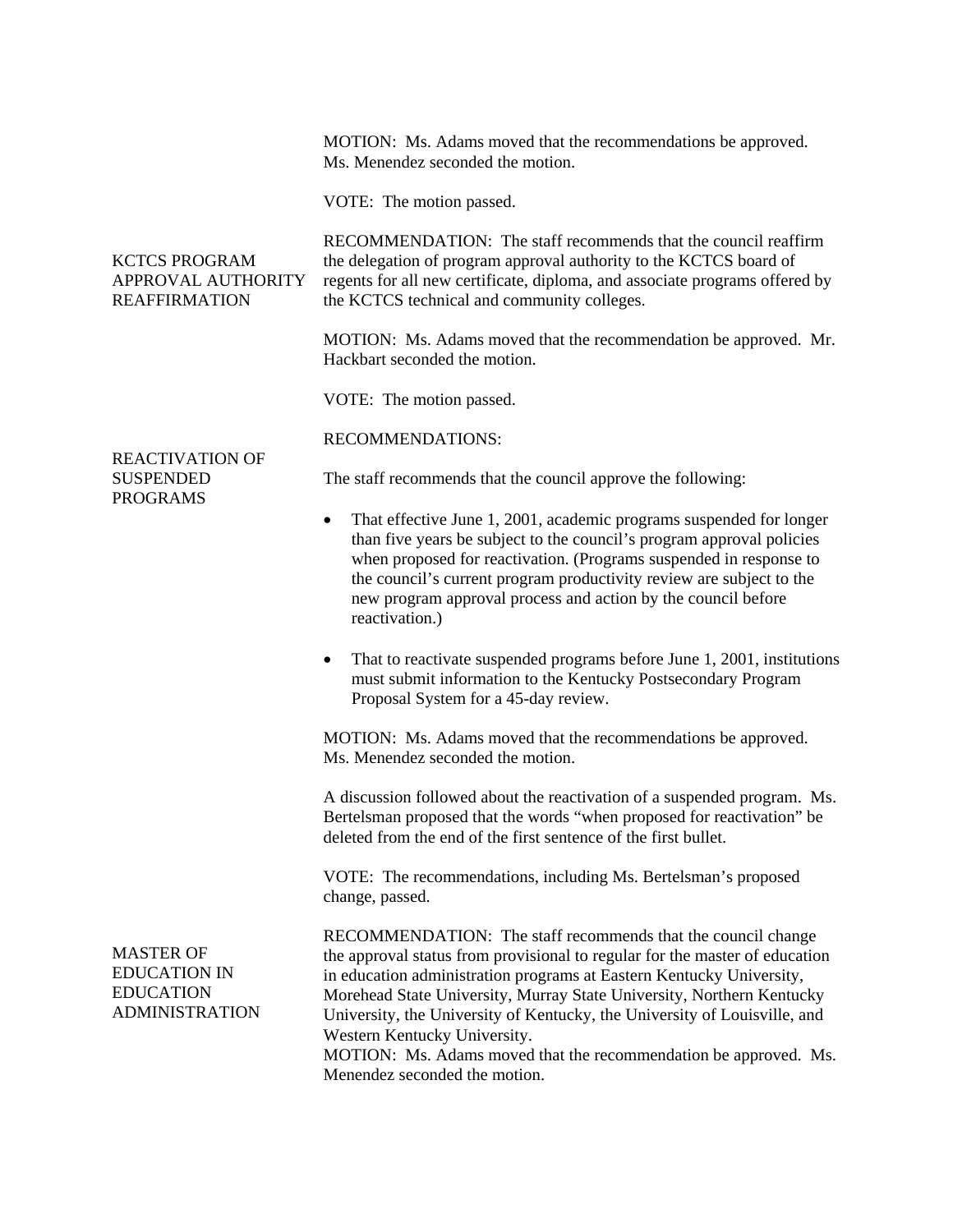| <b>CENTER FOR MIDDLE</b><br><b>SCHOOL ACADEMIC</b><br><b>ACHIEVEMENT</b>                                | VOTE: The motion passed.                                                                                                                                                                                                                                                                                                                                                                                                                                                                                   |
|---------------------------------------------------------------------------------------------------------|------------------------------------------------------------------------------------------------------------------------------------------------------------------------------------------------------------------------------------------------------------------------------------------------------------------------------------------------------------------------------------------------------------------------------------------------------------------------------------------------------------|
|                                                                                                         | RECOMMENDATION: The staff recommends that the council select<br>Eastern Kentucky University and Murray State University as the sites for<br>the Center for Middle School Academic Achievement.                                                                                                                                                                                                                                                                                                             |
|                                                                                                         | MOTION: Ms. Adams moved that the recommendation be approved. Mr.<br>Todd seconded the motion.                                                                                                                                                                                                                                                                                                                                                                                                              |
|                                                                                                         | Mr. Greenberg asked about the ongoing fund source for these sites.                                                                                                                                                                                                                                                                                                                                                                                                                                         |
|                                                                                                         | Mr. Wilhoit responded that funding would come from the Department of<br>Education's teacher professional growth fund for the 2000-02 biennium.                                                                                                                                                                                                                                                                                                                                                             |
| <b>EISENHOWER</b><br><b>MATHEMATICS AND</b><br><b>SCIENCE EDUCATION</b><br><b>FUNDS</b>                 | VOTE: The motion passed.                                                                                                                                                                                                                                                                                                                                                                                                                                                                                   |
|                                                                                                         | RECOMMENDATION: The staff recommends that the council award<br>federal Dwight D. Eisenhower mathematics and science education funds in<br>the amount of \$742,409 to the selected projects for October 1, 2000,<br>through September 30, 2001.                                                                                                                                                                                                                                                             |
|                                                                                                         | MOTION: Ms. Adams moved that the recommendation be approved. Ms.<br>Bertelsman seconded the motion.                                                                                                                                                                                                                                                                                                                                                                                                        |
|                                                                                                         | VOTE: The motion passed.                                                                                                                                                                                                                                                                                                                                                                                                                                                                                   |
|                                                                                                         | Information was distributed on the activities of the P-16 Council during the<br>past year.                                                                                                                                                                                                                                                                                                                                                                                                                 |
| P-16 COUNCIL<br>YEAR IN REVIEW<br>PROGRAM APPROVAL<br><b>UPDATE</b>                                     | Information was included in the agenda book concerning the delegation of<br>program approval authority for most new academic programs to the<br>institutions. In April 2000, the Kentucky Postsecondary Program Proposal<br>System was initiated. All proposals for new academic programs are posted<br>on the Web for a 45-day public review. Ms. Adams said that according to<br>comments heard during the Academic Affairs Committee meeting that all<br>parties involved are pleased with the process. |
| <b>STRATEGY FOR</b><br><b>STATEWIDE</b><br><b>ENGINEERING</b><br><b>EDUCATION IN</b><br><b>KENTUCKY</b> | The framework of agreement among Western Kentucky University, the<br>University of Kentucky, and the University of Louisville for joint<br>bachelor's degrees in civil, electrical, and mechanical engineering was<br>distributed. Representatives from these institutions spoke at the Academic<br>Affairs Committee meeting concerning the progress made. Agreement<br>appears to be near.                                                                                                               |
|                                                                                                         | President Kern Alexander said that Murray State University expects to<br>propose two new joint engineering degree programs for approval at the<br>February 2001 council meeting to be implemented in August 2001. The<br>proposed programs are a master of science in telecommunications and<br>electrical engineering with the University of Louisville and a bachelor's<br>degree in environmental engineering with the University of Kentucky.                                                          |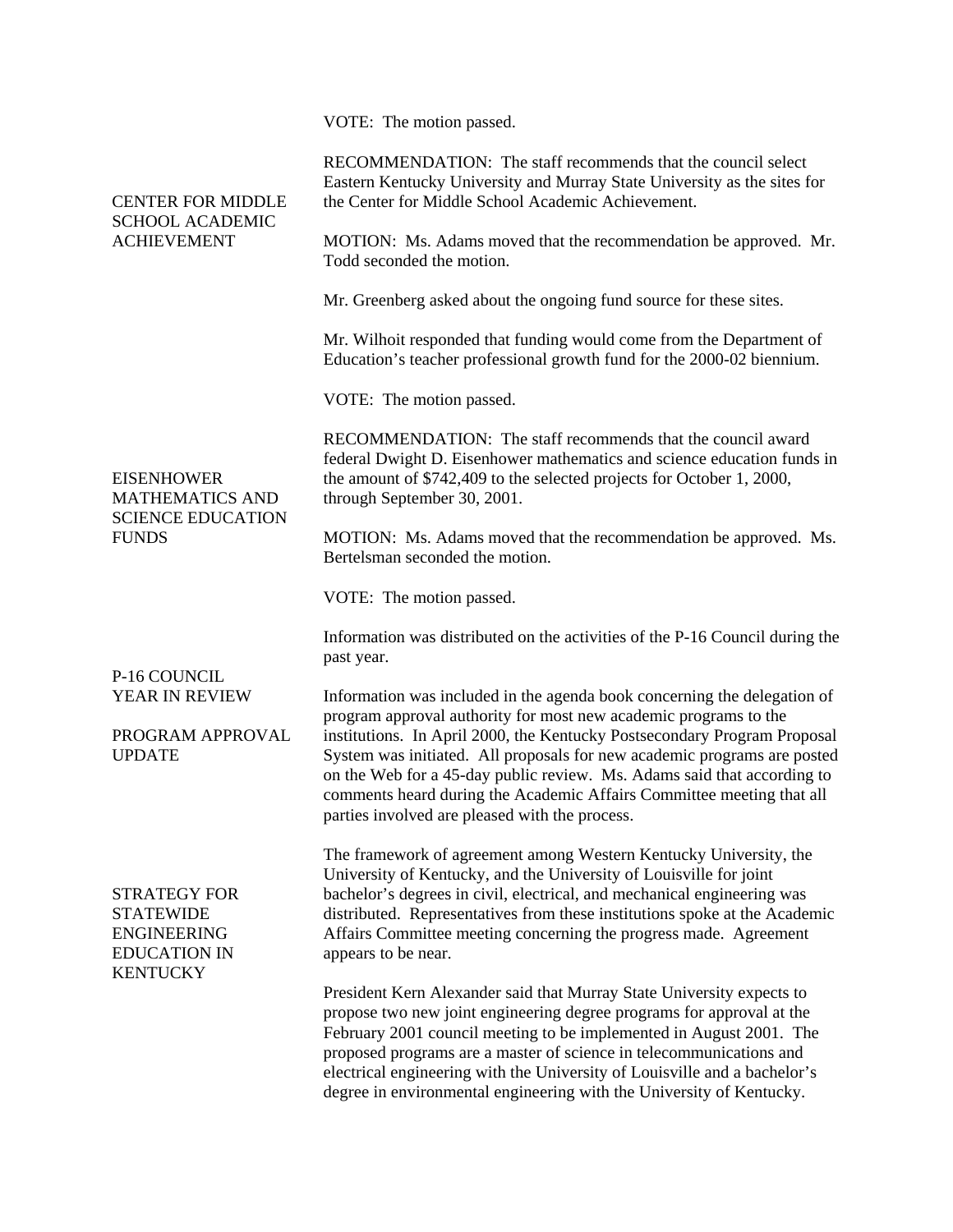Mr. Baker presented the report of the Finance Committee.

NEW ECONOMY PRELIMINARY ACTION PLAN UPDATE BOND POOL PROJECTS 2000-02 EQUIPMENT REPLACEMENT PROGRAM 2000-02 CAPITAL PROJECTS AGENCY BOND POOL **AUTHORITY** UofL HEALTH SCIENCES CAMPUS FITNESS FACILITY An update was given on the new economy preliminary action plan approved by the council at the July 2000 meeting. Three of four contracts between the council and the Kentucky Science and Technology Corporation are scheduled to be presented to the Legislative Research Commission's Contract Review Committee and are expected to be approved. The fourth and final contract will be presented to the review committee in December. RECOMMENDATION: The staff recommends that the council approve the allocation of the 2000-02 equipment replacement program projects at the Kentucky Community and Technical College System and the universities. Bond funds will be available to purchase instructional equipment in January 2001. Bond funds also should be available in January 2001 to purchase research equipment as institutions certify to the Finance and Administration Cabinet that matching funds have been committed to eligible research equipment projects. Council action represents a recommendation to the Secretary of the Finance and Administration Cabinet for final action. MOTION: Mr. Hackbart moved that the recommendation be approved. Mr. Todd seconded the motion. VOTE: The motion passed. RECOMMENDATION: The staff recommends that the council approve the authorization of \$3,672,000 from the unused 2000-02 agency bond pool authority. The allocation addresses the need for student housing and includes one other facility. The council action is a recommendation to the Secretary of the Finance and Administration Cabinet for final action. Mr. Baker said that Kentucky State University requested that \$3.67 million of previously allocated funds be deferred. This recommendation requests reallocation of these unused funds to Eastern Kentucky University, Morehead State University, and the University of Kentucky. MOTION: Mr. Hackbart moved that the recommendation be approved. Mr. Todd seconded the motion. VOTE: The motion passed. RECOMMENDATION: The staff recommends that the council approve the University of Louisville's request for a \$1,660,000 capital project from agency funds and private funds to remodel and realign space on the first floor of the health sciences campus parking garage into a recreation and wellness facility for students.

MOTION: Mr. Baker moved that the recommendation be approved. Mr. Hackbart seconded the motion.